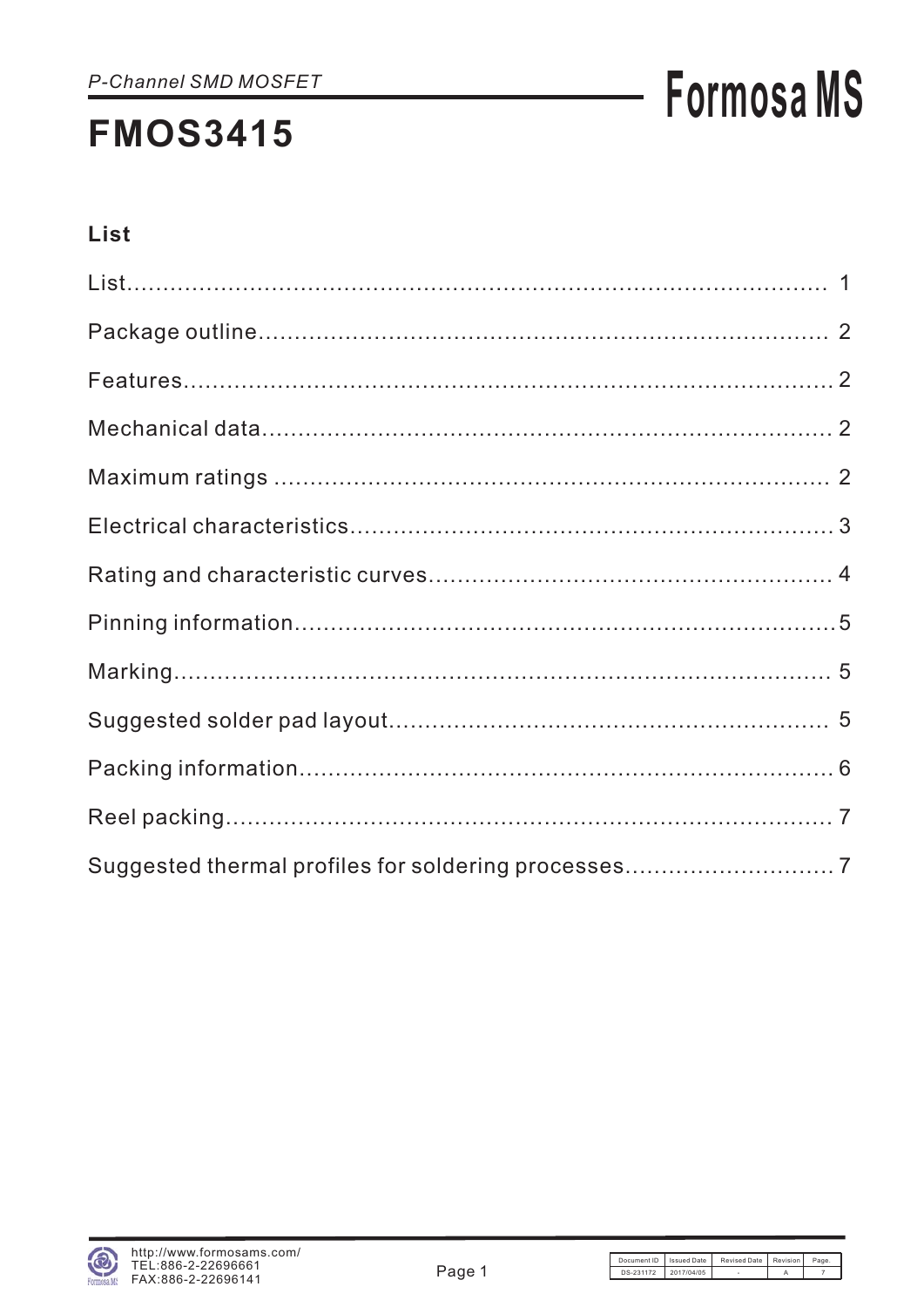# **Formosa MS**

#### **20V P-Channel Enhancement Mode MOSFET**

#### **Features**

- Excellent RDS(ON), low gate charge, low gate voltages
- Lead-free parts meet RoHS requirments
- Suffix "-H" indicates Halogen-free part, ex.FMOS3415-H

### **Applications**

• Load switch and in PWM applicatopns



#### **Mechanical data**

- Epoxy:UL94-V0 rated flame retardant
- Case : Molded plastic, SOT-23
- Terminals : Solder plated, solderable per MIL-STD-750, Method 2026
- Mounting Position : Any
- Weight : Approximated 0.008 gram

| Parameter                                   | Symbol                | Value           | Unit |
|---------------------------------------------|-----------------------|-----------------|------|
| Drain-source voltage                        | <b>V<sub>DS</sub></b> | $-20$           | V    |
| Gate-source voltage                         | <b>V<sub>GS</sub></b> | ±8              |      |
| Continuous drain current (t≤10s)            | ID                    | $-4.0$          | Α    |
| Maximum power dissipation $(t \leq 10s)$    | <b>P</b> <sub>D</sub> | 0.30            | W    |
| Thermal resistance from junction to ambient | Reja                  | 417             | °C/W |
| Operating junction temperature range        | ТJ                    | $-55$ to $+150$ | °C   |
| Storage temperature range                   | <b>T</b> stg          | $-55$ to $+150$ | °C   |

#### Maximum ratings (AT T<sub>A</sub>=25°C unless otherwise noted)

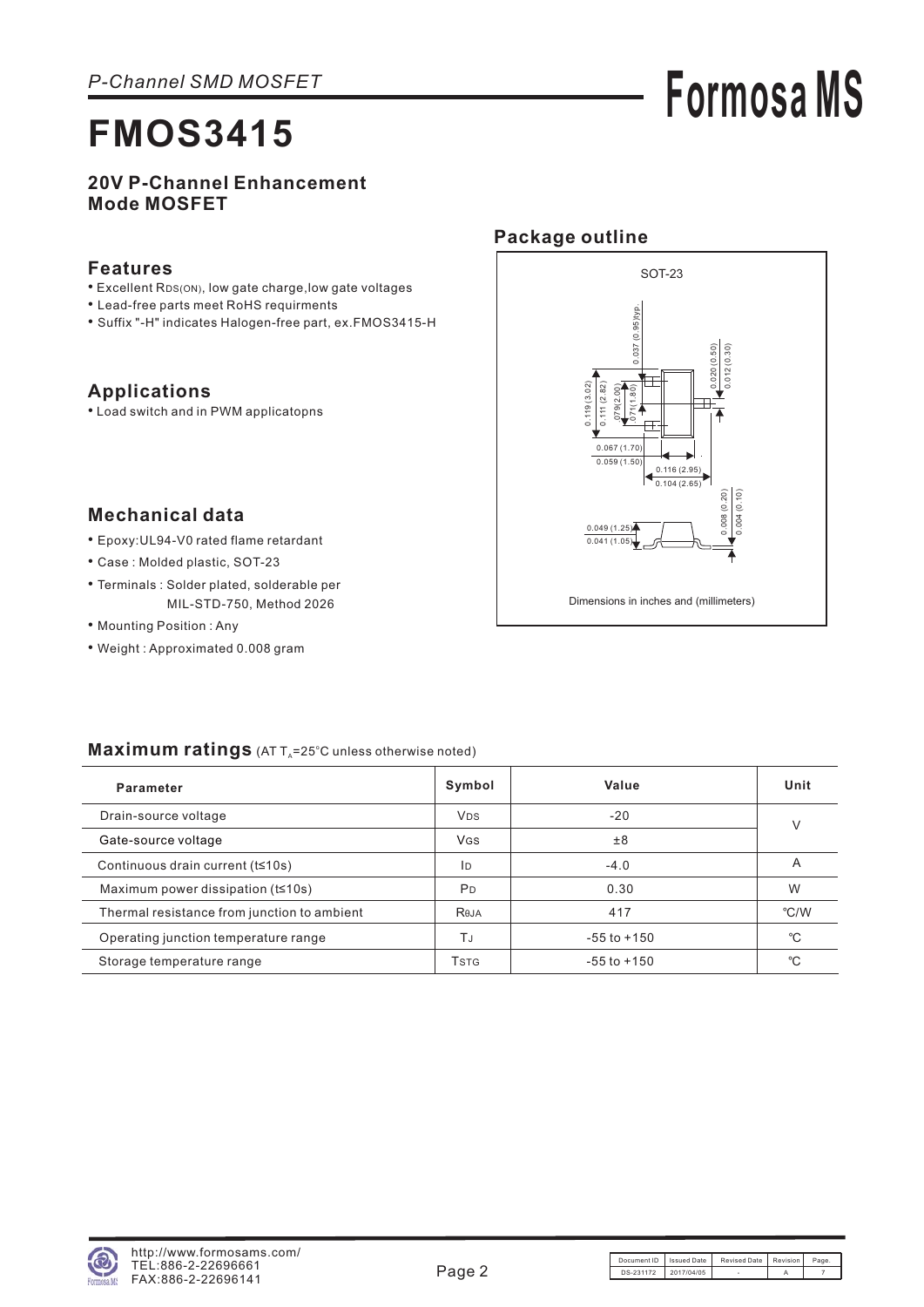# **Formosa MS**

## **FMOS3415**

#### Electrical characteristics (At T<sub>A</sub>=25°C unless otherwise noted)

| Parameter                               | Symbol                                               | <b>Test Condition</b>                     | Min    | Typ     | Max   | Units  |  |
|-----------------------------------------|------------------------------------------------------|-------------------------------------------|--------|---------|-------|--------|--|
| <b>Static Parameters</b>                |                                                      |                                           |        |         |       |        |  |
| Drain-source breakdown voltage          | $V(BR)$ DSS                                          | $V$ GS = 0V, ID = -250µA                  | $-20$  |         |       |        |  |
| Gate threshold voltage                  | VGS(th)                                              | $VDS = VGS$ , $ID = -250\mu A$            | $-0.3$ | $-0.56$ | $-1$  | $\vee$ |  |
|                                         |                                                      | $VDS = OV, VGS = ±8V$                     |        |         | ±10   |        |  |
| Gate-body leakage current               | <b>IGSS</b>                                          | $VDS = OV, VGS = ±4.5V$                   |        |         | ±1    | μA     |  |
| Zero gate voltage drain current         | <b>IDSS</b>                                          | $VDS = -16V$ , $VGS = 0V$                 |        |         | $-1$  |        |  |
|                                         |                                                      | $V$ GS =-4.5V, ID =-4A                    |        | 0.037   | 0.050 | Ω      |  |
| Drain-source on-state resistance(note2) | RDS(on)                                              | $V$ GS =-2.5V, ID =-4A                    |        | 0.045   | 0.060 |        |  |
|                                         |                                                      | $V$ GS = -1.8V, ID = -2A                  |        | 0.056   | 0.073 |        |  |
| Forward transconductance(note2)         | <b>gFS</b>                                           | $VDS = -5V$ , $ID = -4A$                  | 8      |         |       | S      |  |
| Body diode voltage(note2)               | $Is = -1A$ , $V$ $(s = 0V)$<br><b>V<sub>SD</sub></b> |                                           |        |         | $-1$  | $\vee$ |  |
| <b>Dynamic Parameters (note3)</b>       |                                                      |                                           |        |         |       |        |  |
| Input capacitance                       | $C$ iss                                              |                                           |        | 1450    |       |        |  |
| Output capacitance                      | $\mathsf{Coss}$                                      | $VDS = -10V$ , $VGS = 0V$ , $f = 1MHz$    |        | 205     |       | pF     |  |
| Reverse transfer capacitance            | $C$ rss                                              |                                           |        | 160     |       |        |  |
| Gate resistance                         | R <sub>g</sub>                                       | $VDS = OV, VGS = OV, f = 1MHz$            |        | 6.5     |       | Ω      |  |
| <b>Switching Parameters</b>             |                                                      |                                           |        |         |       |        |  |
| Total gate charge                       | Q <sub>g</sub>                                       |                                           |        | 17.2    |       |        |  |
| Gate-source charge                      | $Q_{gs}$                                             | $VDS = -10V$ , $VGS = -4.5V$ , $ID = -4A$ |        | 1.3     |       | пC     |  |
| Gate-drain charge                       | $Q_{qd}$                                             |                                           |        | 4.5     |       |        |  |
| Turn-on delay time (note3)              | $td($ on $)$                                         |                                           |        | 9.5     |       |        |  |
| Turn-on rise time(note3)                | tr                                                   | VDS=-10V, VGS=-4.5V                       |        | 17      |       | ns     |  |
| Turn-off delay time(note3)              | $td($ off $)$                                        | $RGEN = 3\Omega$ , $RL = 2.5\Omega$ ,     |        | 94      |       |        |  |
| Turn-off fall time(note3)               | tf                                                   |                                           |        | 35      |       |        |  |

Notes 1: Repetitive rating, pulse width limited by junction temperature

2: Pulse Test : Pulse width≦300μs, duty cycle≦2%

3: These parameters have no way to verify

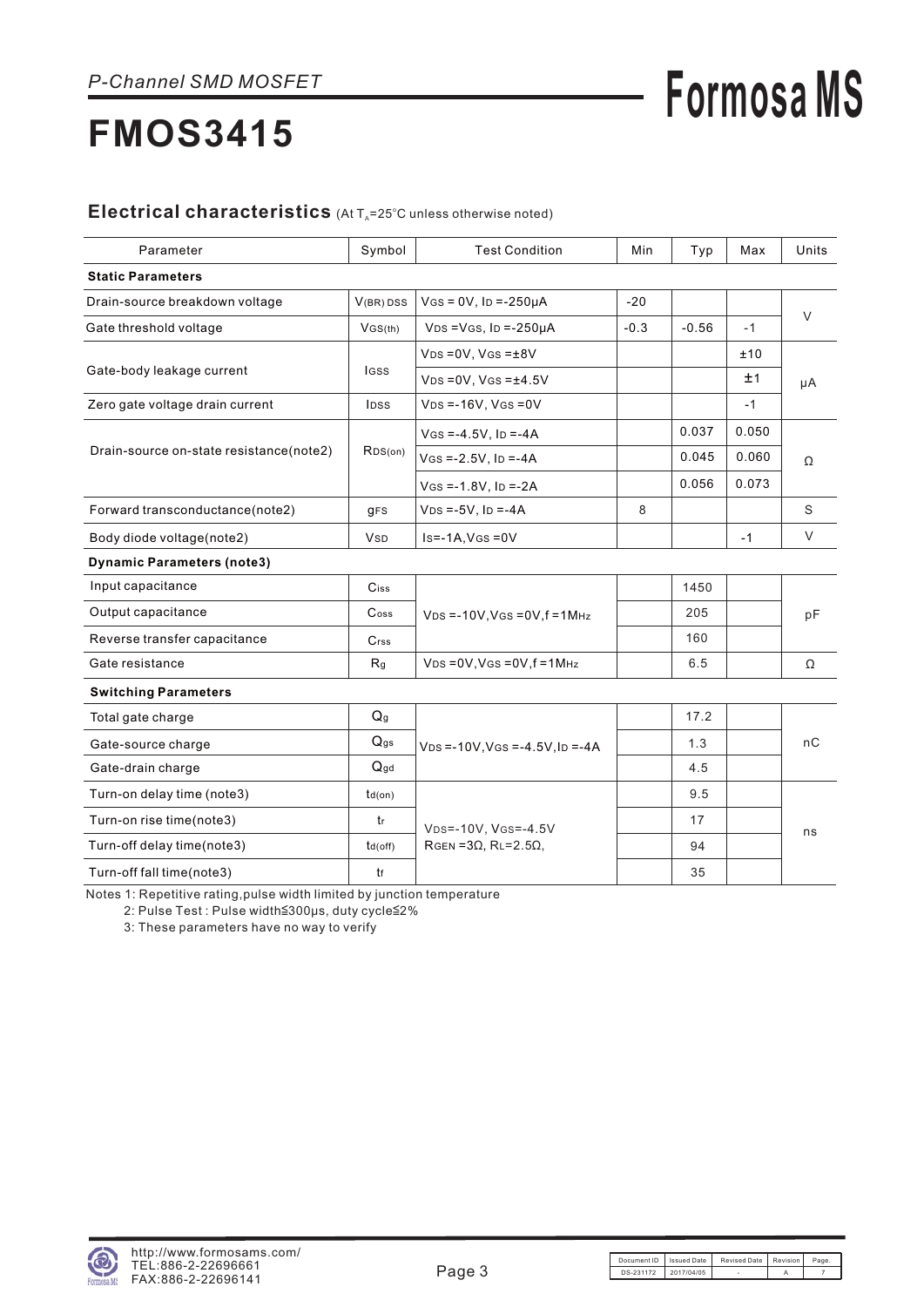

### **Rating and characteristic curves (FMOS3415)**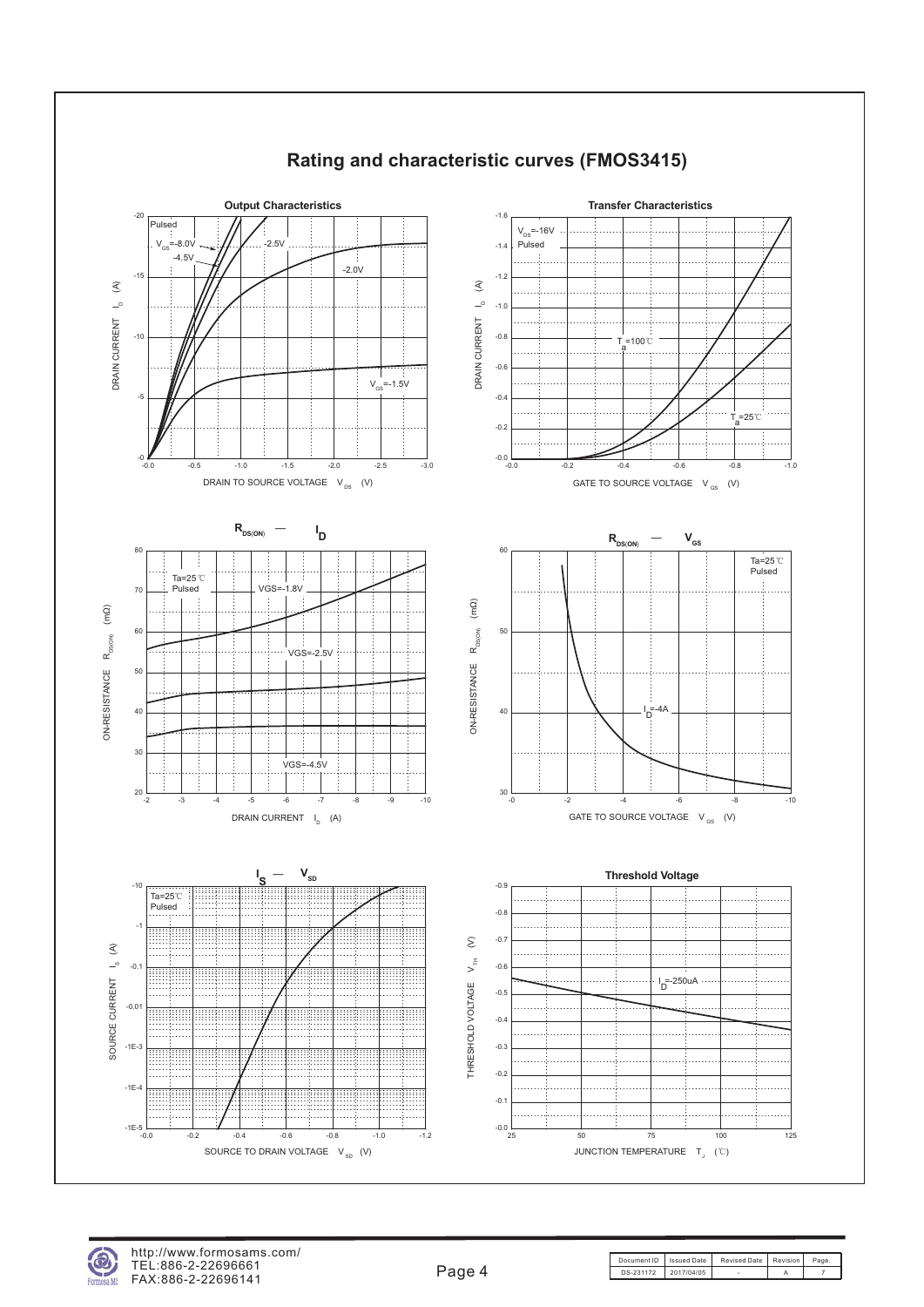# **Formosa MS**

### **Pinning information**



#### **Marking**

| Type number     | Marking code    |
|-----------------|-----------------|
| <b>FMOS3415</b> | R <sub>15</sub> |

### **Suggested solder pad layout**

**SOT-23**



Dimensions in inches and (millimeters)

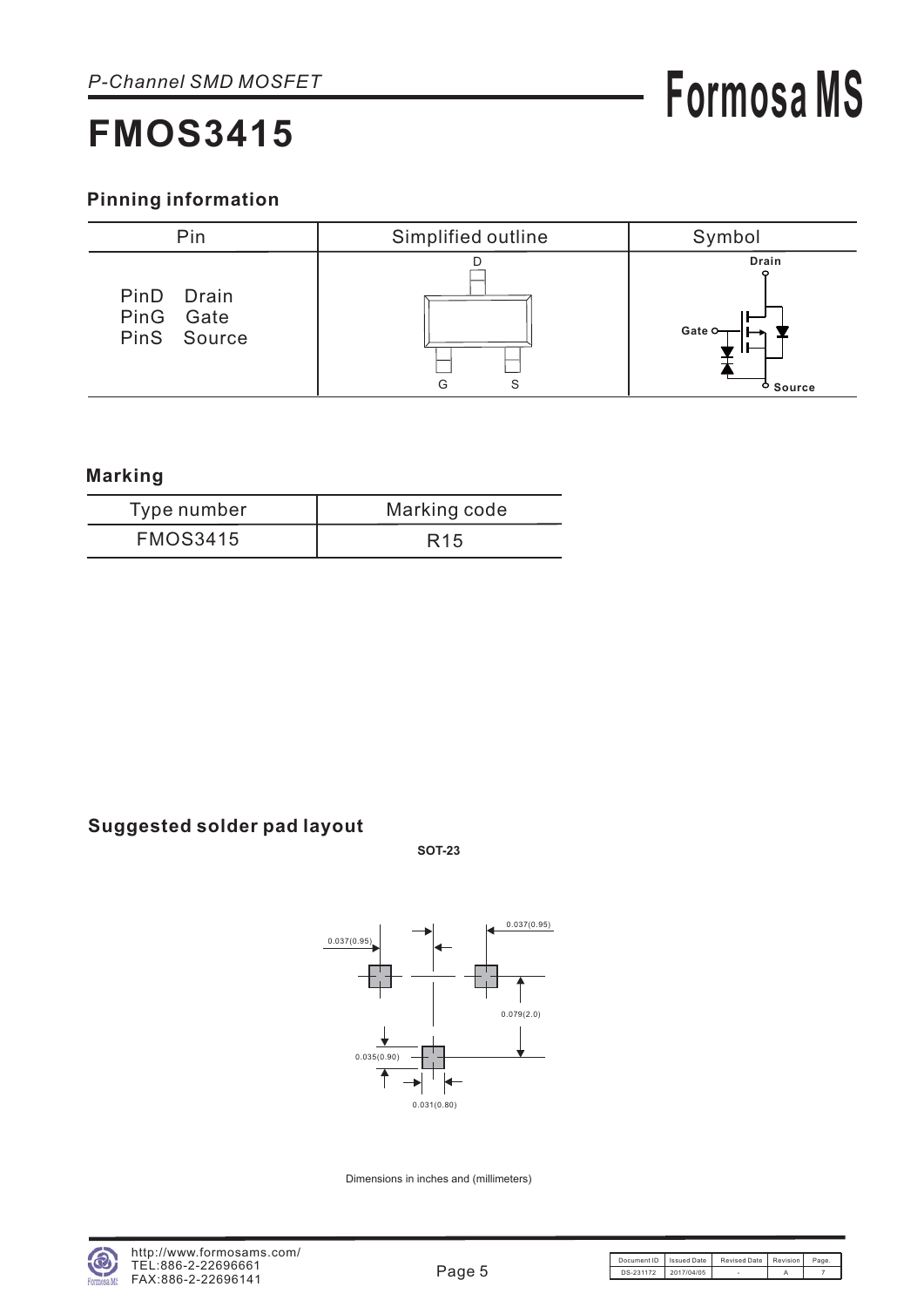# **Formosa MS**

## **FMOS3415**

### **Packing information**





W<sub>1</sub>

D

|                           |                |           | unit:mm |
|---------------------------|----------------|-----------|---------|
| Item                      | Symbol         | Tolerance | SOT-23  |
| Carrier width             | A              | 0.1       | 3.18    |
| Carrier length            | B              | 0.1       | 3.28    |
| Carrier depth             | C              | 0.1       | 1.32    |
| Sprocket hole             | d              | 0.1       | 1.50    |
| 13" Reel outside diameter | D              | 2.0       | -       |
| 13" Reel inner diameter   | D <sub>1</sub> | min       |         |
| 7" Reel outside diameter  | D              | 2.0       | 178.00  |
| 7" Reel inner diameter    | D <sub>1</sub> | min       | 60.00   |
| Feed hole diameter        | D <sub>2</sub> | 0.5       | 13.00   |
| Sprocket hole position    | E              | 0.1       | 1.75    |
| Punch hole position       | F              | 0.1       | 3.50    |
| Punch hole pitch          | P              | 0.1       | 4.00    |
| Sprocket hole pitch       | Po             | 0.1       | 4.00    |
| <b>Embossment center</b>  | P <sub>1</sub> | 0.1       | 2.00    |
| Overall tape thickness    | т              | 0.1       | 0.23    |
| Tape width                | W              | 0.3       | 8.00    |
| Reel width                | W <sub>1</sub> | 1.0       | 12.0    |

Note:Devices are packed in accor dance with EIA standar RS-481-A and specifications listed above.